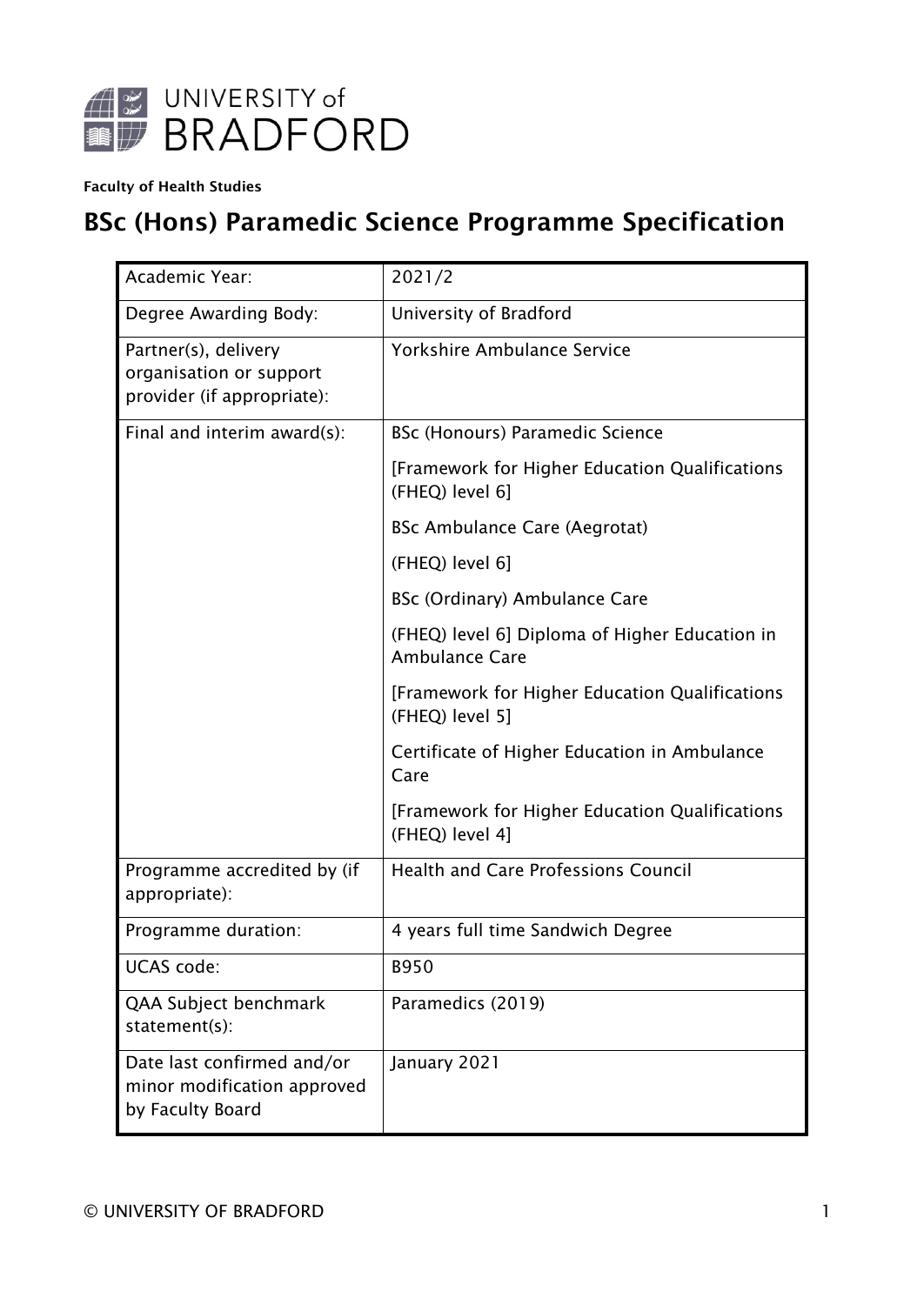Please note: This programme specification has been published in advance of the academic year to which it applies. Every effort has been made to ensure that the information is accurate at the time of publication, but changes may occur given the interval between publishing and commencement of teaching. Any change which impacts the terms and conditions of an applicant's offer will be communicated to them. Upon commencement of the programme, students will receive further detail about their course and any minor changes will be discussed and/or communicated at this point.

### Introduction

The BSc (Hons) Paramedic Science award allows students to work towards gaining a recognised professional qualification which gives them eligibility to apply to the Health and Care Professions Council (HCPC) to register as a Paramedic. Upon registration the student can work throughout the United Kingdom, using the protected title 'Paramedic'.

This programme progressively develops students' skills towards the end goal of becoming a paramedic. Year one develops basic skills for ambulance care which include transfer of non-emergency patients to and from health or social care settings including hospitals for pre-arranged appointments and pre-hospital care, where interventions range from simple first aid to advanced emergency care and pre-hospital emergency anaesthesia. Year two develops on year one and develops skills associated with being a lead clinician, with the skills required for managing emergency.

Uniquely this programme offers the student a sandwich year between years two and four of the programme with our partner organisation, the Yorkshire Ambulance Service (YAS). During this year students will apply to be employed on a fixed-term contract and if successful will be paid for undertaking work in a frontline clinical role for up to 12 months. This will give the students an unrivalled opportunity to gain first-hand experience of clinical practice within the ambulance service, working with and alongside other members of the frontline clinical workforce, whilst earning a salary commensurate with the role. Year four develops research skills and specialist clinical skills to enable the successful student to apply for registration as a paramedic.

The Faculty of Health Studies is a major provider of education and training for individuals working within the health, social, independent, and community/voluntary sector organisations across Yorkshire and Humber and the wider region. The Faculty focus is on excellence though knowledge, practice, research, leadership, and management and aims to support the future sustainability of individuals through lifelong learning and improved employability. Through supporting individuals, we hope to influence the future sustainability and adaptability of service delivery and individual organisations.

Here at Bradford our approach emphasises the integration and application of theory and practice to produce an adaptable and innovative graduate with excellent professional skills who can use a research based, evaluative, problem solving approach to clinical practice. Students will be equipped with the skills to enable students' to be a life-long learner and to embrace technology and technology-enhanced learning, vital in modern healthcare. These skills will evidence that students' meet the University of Bradford 'Graduate Attributes', identified in the 2012 Curriculum Framework.

© UNIVERSITY OF BRADFORD 2 Provision is mapped against the Health & Care Professions Council (HCPC) Standards of Education and Training and Standards of Proficiency for Paramedics (HCPC, 2017 and 2014), the Quality Assurance Agency for Higher Education Subject Benchmark Statement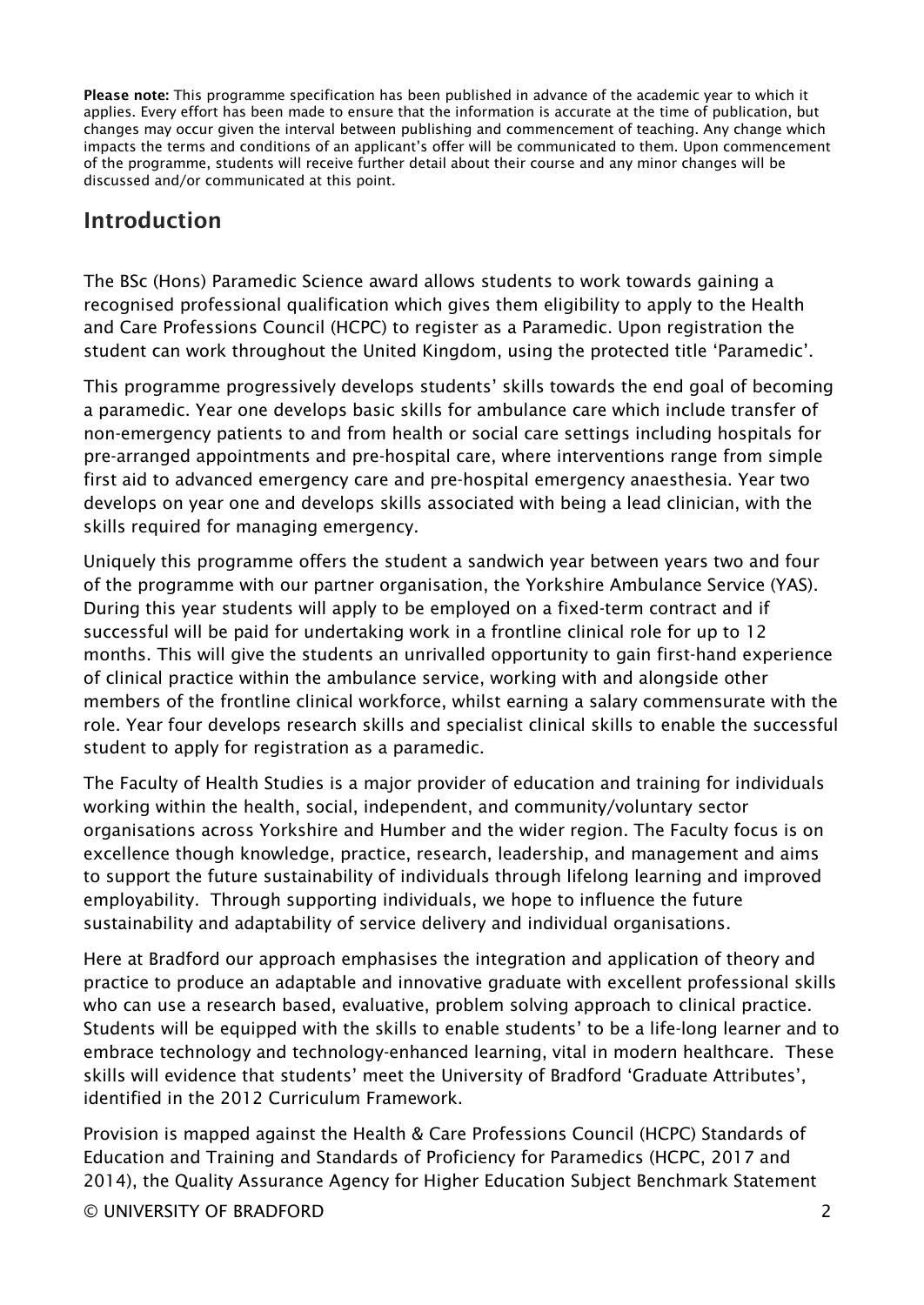for Paramedic Science (QAAHE, 2019) and the Framework for Higher Education Qualifications (QAAHE, 2008, 2014), the College of Paramedics Curriculum Guidance (CoP 2015) and is developed with reference to the HCPC standards of Conduct, Performance and Ethics (HCPC 2016). On successful completion of the four-year, full time sandwich degree programme graduates are eligible to apply for registration with the Health & Care Professions Council as a Paramedic and can apply for full membership of the College of Paramedics. The title of 'Paramedic' is protected by law and anyone using the title must be registered with the HCPC. It is a criminal offence for someone to claim that they are registered when they are not, or to use a protected title that they are not entitled to use.

The University of Bradford also recommends that each student becomes a student member of the College of Paramedics. Application for membership is the students' responsibility and they will be given information about the benefits of membership by their personal academic tutor.

As an applicant, students will have a strong academic profile or recognisable and evidenced potential to succeed on the programme. In addition to academic ability there is also the need to possess well developed interpersonal and communication skills. Students should be able to demonstrate knowledge of the scope and demands of paramedic practice, if possible, through a period of work experience to familiarise themselves with work within a health or care environment. The Paramedic Science programme at Bradford is designed to attract a diverse range of applicants from a wide range of backgrounds.

The health service and care sectors are changing rapidly. To increase students' ability to work collaboratively in an inter-professional environment the programme includes interprofessional learning embedded within module learning outcomes.

### Programme Aims

The programme is intended to:

- Meet the requirements of the Health and Care Professions Council (HCPC) for eligibility to register as a Paramedic.
- Develop students' awareness of their responsibilities to become a safe practitioner who can contribute towards safer systems of care.
- Develop students' abilities as self-directed learners who are motivated to sustain and advance their own professional learning needs.
- Develop students' abilities and confidence to recognise and support the professional development of their colleagues.
- Develop graduate paramedics with the knowledge, skills and attributes required to lead future developments in the field of paramedic science.

## Programme Learning Outcomes

To be eligible for the award of Certificate of Higher Education at FHEQ level 4, students will be able to: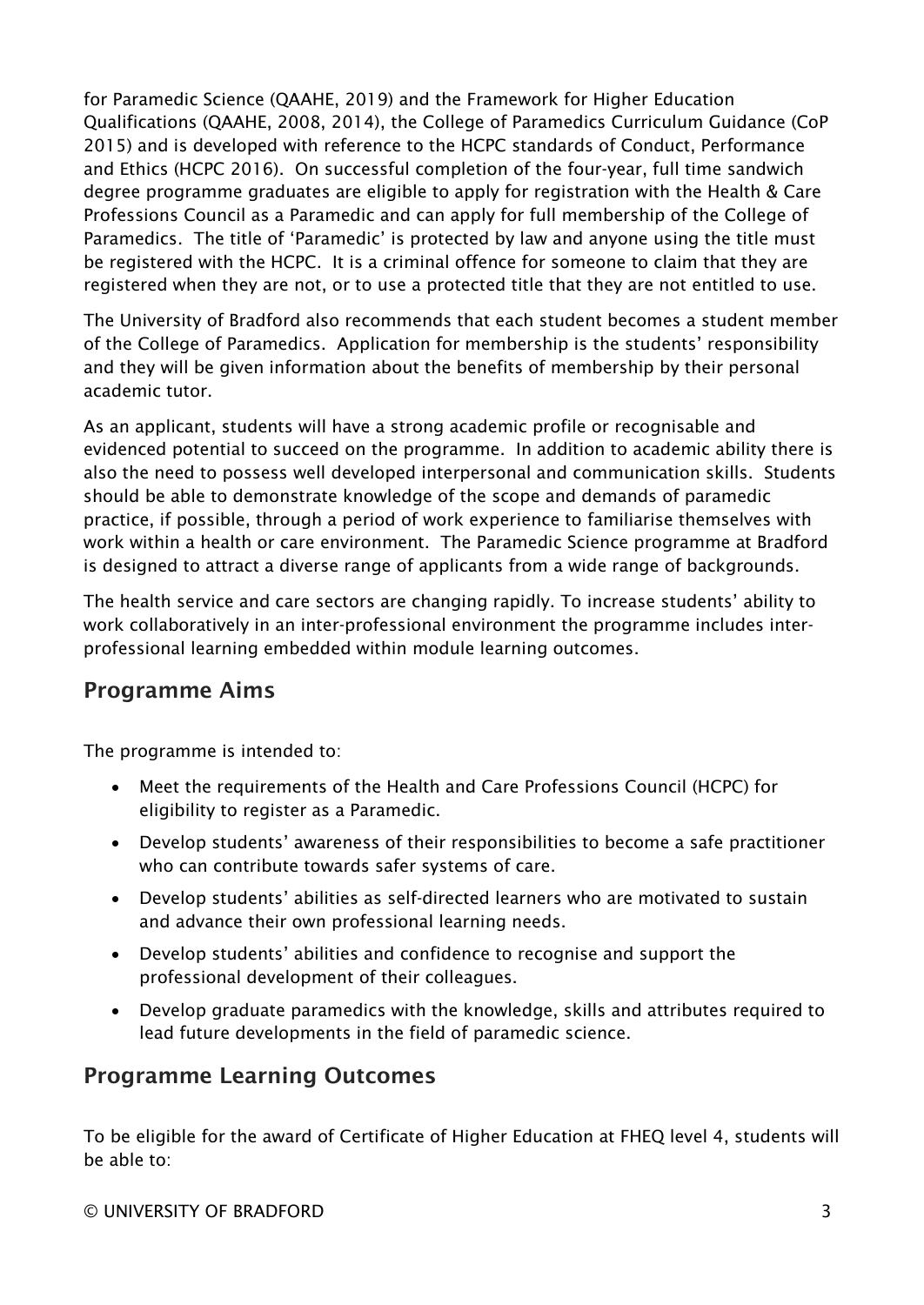- PLO<sub>1</sub> Apply knowledge of the underlying concepts and principles associated with the clinical, social, and psychological care of individuals and interpret these within the professional context of ambulance care.
- PLO<sub>2</sub> Reflect on and evaluate the appropriateness of different approaches to solving problems related to clinical, social, and psychological needs within the professional context of ambulance care.
- PLO<sub>3</sub> Communicate the results of practice and written work accurately and reliably, using evidence and structured coherent arguments -evaluation.
- PLO<sub>4</sub> Adopt an ethos for lifelong learning through reflexivity, action planning and self-evaluation.
- PLO<sub>5</sub> Recognise the qualities and transferable skills necessary for employment including accountability, autonomy, and responsibility for professional practice.
- PLO<sub>6</sub> Practice safely under the direct supervision of qualified clinicians whilst adhering to HCPC guidance on standards of conduct and ethics for students.

Additionally, to be eligible for the award of Diploma of Higher Education at FHEQ level 5, students will be able to:

- Evaluate knowledge and critical understanding of the well-established PLO<sub>7</sub> principles for the care for individuals within the professional context of ambulance care, and of the way in which those principles have developed.
- PLO<sub>8</sub> Apply underlying concepts and principles of illness and wellbeing to complex scenarios within the professional context of ambulance care and deploy key techniques of ambulance care effectively, whilst considering the limits of
	- their knowledge and the need for appropriate referral to other health and care professionals.
- PLO<sub>9</sub> Critique qualitative and quantitative data, in order to develop lines of argument and make sound judgements in accordance with basic theories and concepts of ambulance care.
- PLO 10 Use a range of established techniques to initiate and undertake critical analysis of information, and to propose solutions to problems arising from that analysis.
- **PLO 11** Effectively and professionally communicate information, arguments, and analysis in a variety of forms to individuals, specialist and non-specialist audiences through a variety of media.
- **PLO 12** Practice safely under direct and indirect supervision of qualified clinicians and acquire necessary competences to enable them to assume significant responsibility and practice autonomously within a defined scope of clinical practice.

Additionally, to be eligible for the award of Honours Degree of Bachelor at FHEQ level 6, students will be able to: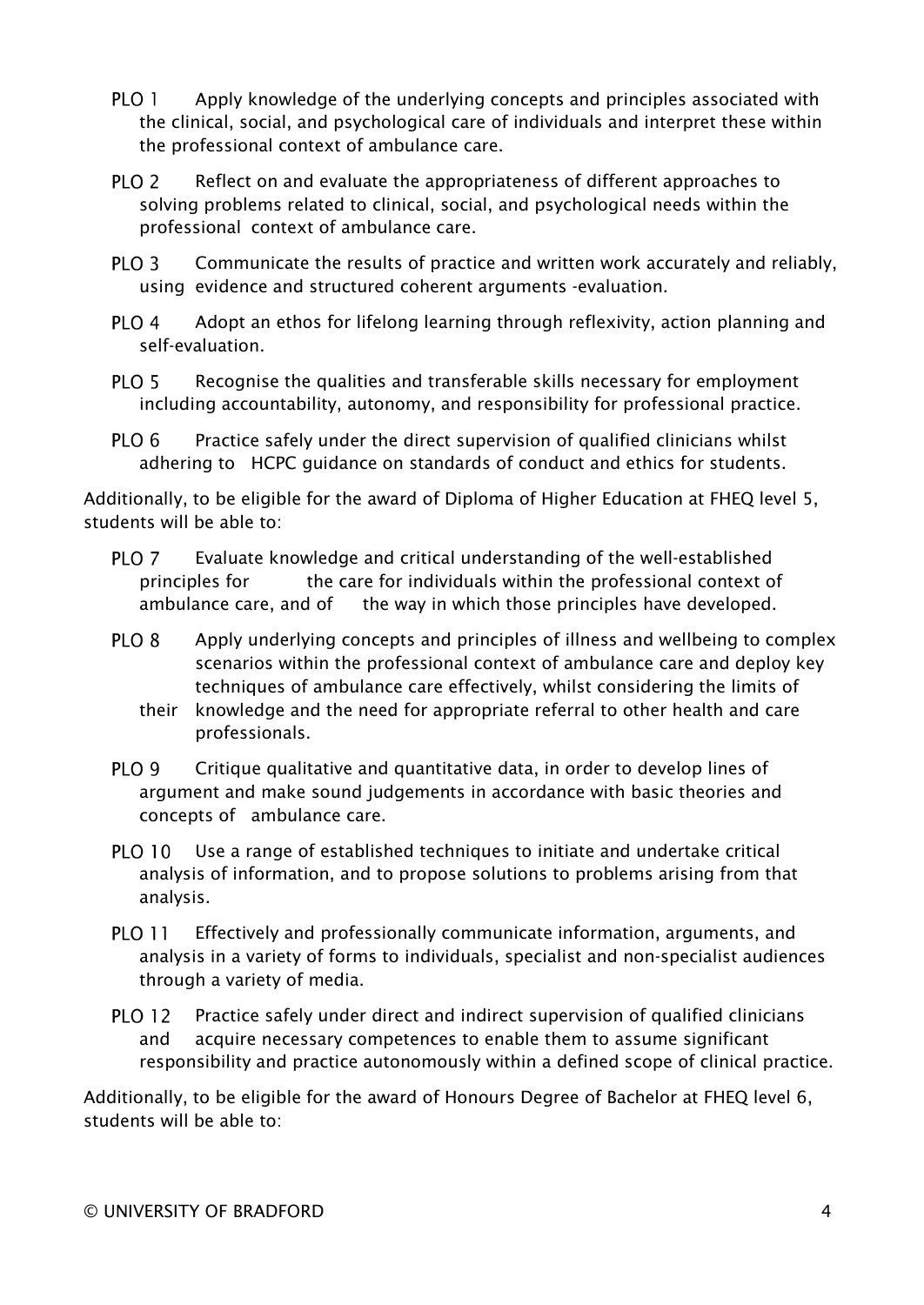- **PLO 13** Critically evaluate the management of complex undifferentiated clinical situations using a systematic understanding of biological, behavioural, and clinical science.
- **PLO 14** Apply and critically evaluate research evidence at the forefront of contemporary paramedic practice to inform and improve the quality of care and service delivery and to initiate and carry out projects.
- **PLO 15** Apply conceptual understanding of complex ethical, organisational, political, professional, and social principles in order to promote safe systems of working in the context of multidisciplinary working in contemporary paramedic practice.
- **PLO 16** Critically reflect upon decision making demonstrating initiative, personal responsibility, and accountability in the context of contemporary paramedic practice.
- Assess and manage own learning, contributing to self and peer development **PLO 17** through collaborative working with multi-professional groups.
- **PLO 18** Practice safely as an autonomous practitioner and acquire the necessary competences to enable them to apply for registration with the HCPC as a paramedic.

## Curriculum

#### Stage 1/Level 4

There is a high practical content both in terms of the number of modules containing practical skills and in the number of hours devoted to skills-based teaching and learning. The integration of theory and practice in all modules requires high levels of student participation and engagement. Strong links between theory and practice are facilitated through widespread use of evidence-based learning approaches. Students will develop a knowledge and understanding of the underlying theories and concepts of human biology, clinical science and public health that inform contemporary paramedic practice, there will be focus on the wellbeing issues that paramedics meet on a day-to-day basis. This will prepare the student for the application of theory into clinical practice.

Professional skills are integral to a students' development as a paramedic. Participation in interactive professional skills development involves experience, observation participation and feedback. Students will be strongly encouraged to engage with simulated learning which may involve them acting in the role of care provider, service user or carer in the acquisition of clinical skills both in the Faculty and in work-based placements. Where there is role play students are under no obligation to agree to this and refusal will not act as a barrier to their continued eligibility to participate in simulated learning activities. In order to maintain safe practice and meet legal requirements, Higher Education Institutions must ensure all students give consent prior to their participation in any activities that may impact on their health or safety status, or the health or safety status of others. Students will therefore be asked to complete a consent form on an annual basis.

There will be work-based placements which will be an opportunity to observe and participate in the practice environment under the supervision of a clinical practitioner.

© UNIVERSITY OF BRADFORD 5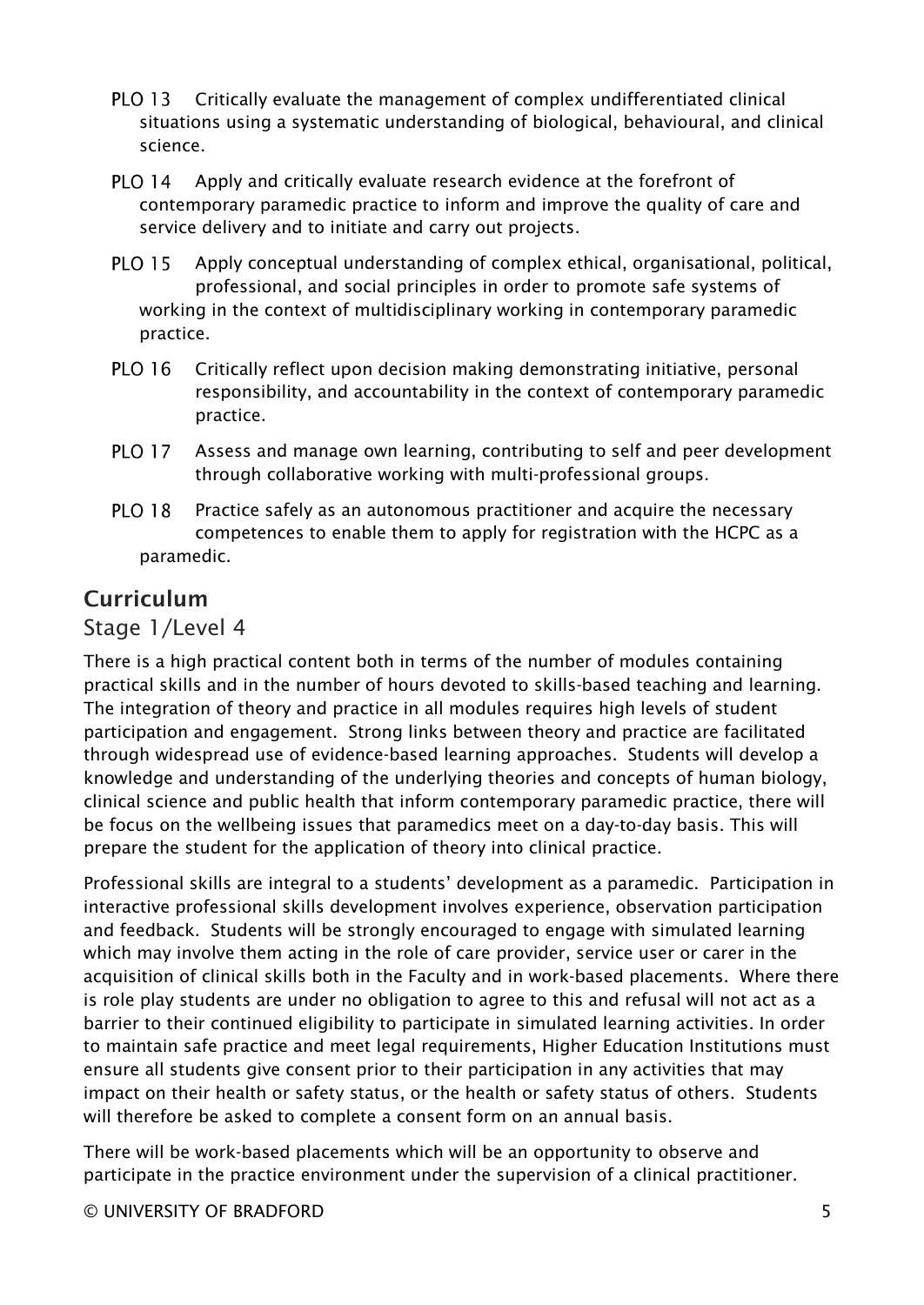These placements may involve a full range of shift working to reflect the nature of service delivery. Students will be able to observe how professional multi-disciplinary teams work together and begin to use the professional and communication skills they have learned.

By the end of this stage students will have a broad understanding of body systems in both health and disease. This includes the psycho-social aspects of ill health and promotion of wellbeing. Students will be able to select, justify and carry out basic management of common conditions in the pre-hospital clinical environment.

| <b>FHEQ</b><br>Level | Module Title                      | Type | Credits | Semester<br>(S) | Module<br>Code |
|----------------------|-----------------------------------|------|---------|-----------------|----------------|
| ∣ ⊿                  | Introducing Paramedic Science     | Core | 60      | <b>ACYR</b>     | PAS4001-E      |
| ┚                    | Paramedic Professional Practice 1 | Core | 30      |                 | PAS4002-C      |
| ┚                    | Paramedic Professional Practice 2 | Core | 30      |                 | PAS4003-C      |

ACYR – Starts in September and ends in or before May.

At the end of stage 1, students will be eligible to exit with the award of Certificate of Higher Education if they have successfully completed at least 120 credits and achieved the award learning outcomes.

This award does not confer eligibility to register with the Health and Care Professions Council (HCPC) as a Paramedic.

### Stage 2/Level 5

The emphasis at this level is on the development of more advanced and specialised skills in contemporary paramedic practice. Students will explore principles of management of the patient with a broad range of acute and long term clinical conditions, highlighting the importance of evidence-based practice, patient engagement and the delivery of safe and effective care. This will be in the context of professional conduct and competence in the care, and for the monitoring and support of service users and their families. These principles will be applied across the age spectrum with emphasis on the diversity of settings where these conditions may be encountered. Students' research knowledge and skills will be developed through the core 'Developing Paramedic Science' module.

Work based learning experience at this level consists of further clinical practice placements which may include ambulance or other specialist clinical facilities. These placements may involve a full range of shift working to reflect the nature of service delivery. These placements will give students experience of working in health and care settings and allow them to practice the professional skills required to work in such environments before embarking on the professional sandwich year placement in year three.

By the end of level 5 students will be able to engage in a professional work-based placement using a variety of clinical skills applied to a wide range of clients and patients. Students will also have evidenced the ability to work professionally to a recognised scope of practice.

| <b>FHEQ</b><br>Level | Module Title                      | Type | Credits | Semester (s) | Module Code      |
|----------------------|-----------------------------------|------|---------|--------------|------------------|
|                      | Developing Paramedic Science      | Core | 60      | <b>ACYR</b>  | <b>PAS5001-E</b> |
|                      | Paramedic Professional Practice 3 | Core | 30      |              | PAS5002-C        |
|                      | Paramedic Professional Practice 4 | Core | 30      |              | PAS5003-C        |
|                      | <b>Blue Light Training</b>        | Core |         |              | PAS5004-Z        |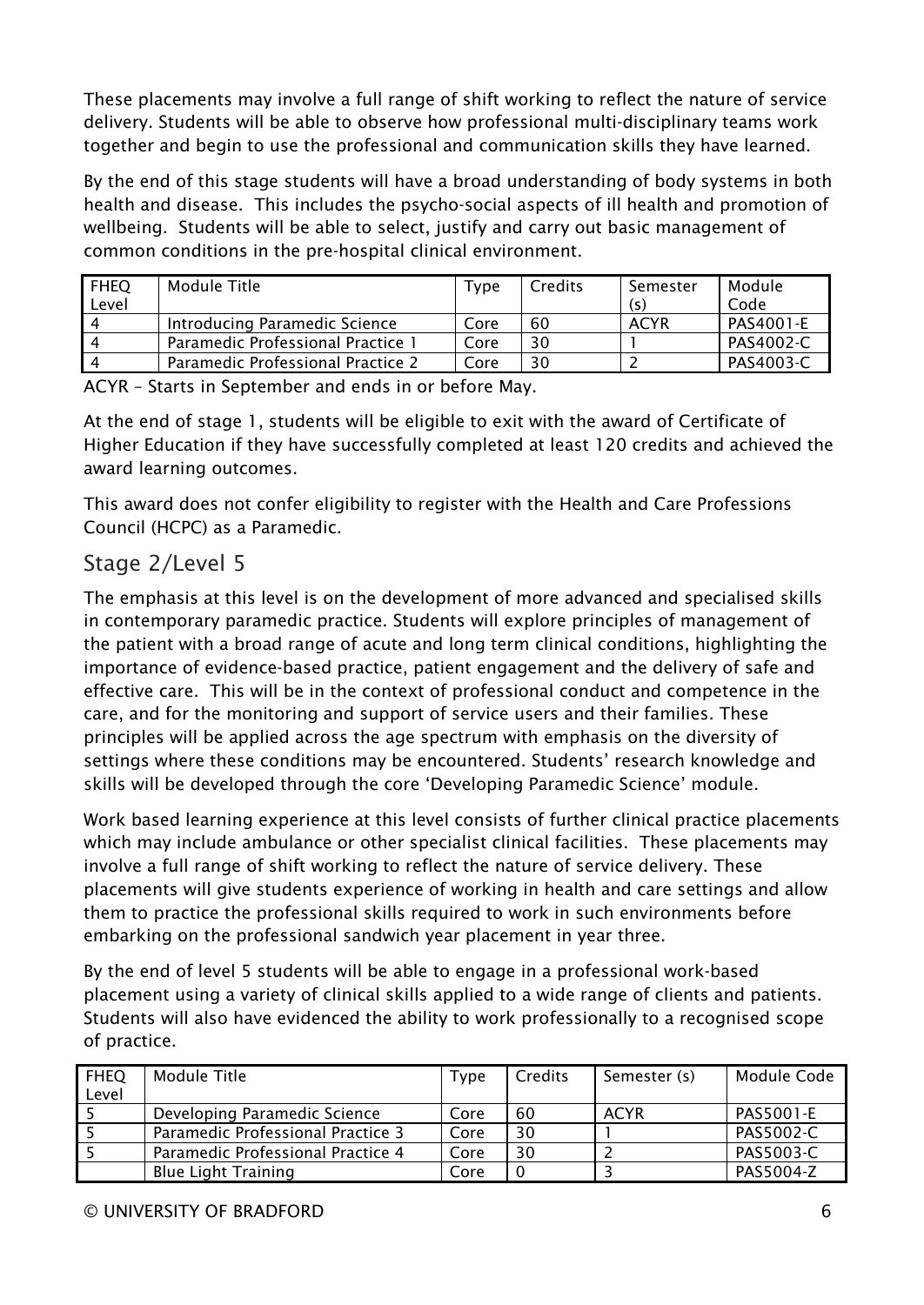ACYR – Starts in September and ends in or before May.

At the end of stage 2, students will be eligible to exit with the award of Diploma of Higher Education if they have successfully completed at least 240 credits and achieved the award learning outcomes.

This award does not confer eligibility to register with the Health and Care Professions Council (HCPC) as a Paramedic.

#### Stage 3

#### Sandwich Placement Year

The sandwich year placement will be undertaken with the Yorkshire Ambulance Service (YAS). At the start of this year students will apply for a position to undertake a fixed term contract in a frontline clinical role, for up to a period of 12 months. While undertaking this sandwich year students remain a student at the university and retain the relevant benefits and responsibilities that this status provides. Students will also be professionally engaged by Yorkshire Ambulance Service and subject to relevant contractual obligations as an NHS employee. Prior to commencement of the sandwich year, students must undertake and successfully complete the nationally recognised 'Blue Light Training' course. This is arranged by YAS and can be facilitated during the summer break or immediately prior to commencement of the sandwich year. Due to demand students will attend driving course in smaller cohorts, these will be staggered throughout Semester 3. Those students unable to successfully complete this course may be offered supplementary attempts at the discretion of YAS.

Those unable to meet the contractual obligations for employment, for reasons such as long-term ill health, the loss of a driving license, or inability to meet 'blue light' driving requirements, will be offered a supernumerary placement during this period, which would not attract a salary. Completion of the sandwich year is required both to meet professional, statutory and regulatory body requirements and to complete our degree of BSc (Hons) Paramedic Science.

During the placement year students will undertake a placement module which requires them to evidence at least 975 hours of clinical practice in a suitable role. This will involve a full range of shift working to reflect the nature of service delivery. Students will complete a portfolio of evidence demonstrating their ability to provide safe and appropriate clinical care and undertake tripartite meetings involving the students, workplace mentor and university link lecturer. These meetings provide an opportunity to plan, review and validate the portfolio of evidence which evidences achievement of the module learning outcomes and eligibility for progression into the final stage of the programme. This clinical placement year is summatively assessed. The module is not credit bearing; and does not count towards the final degree classification calculation. Students who fail the sandwich year are entitled to one supplementary assessment. Where this requires additional clinical practice placement time, this will not attract a salary.

During the sandwich year a reduced fee is paid by the student. Full details of the current fees at the University of Bradford can be found by following this link: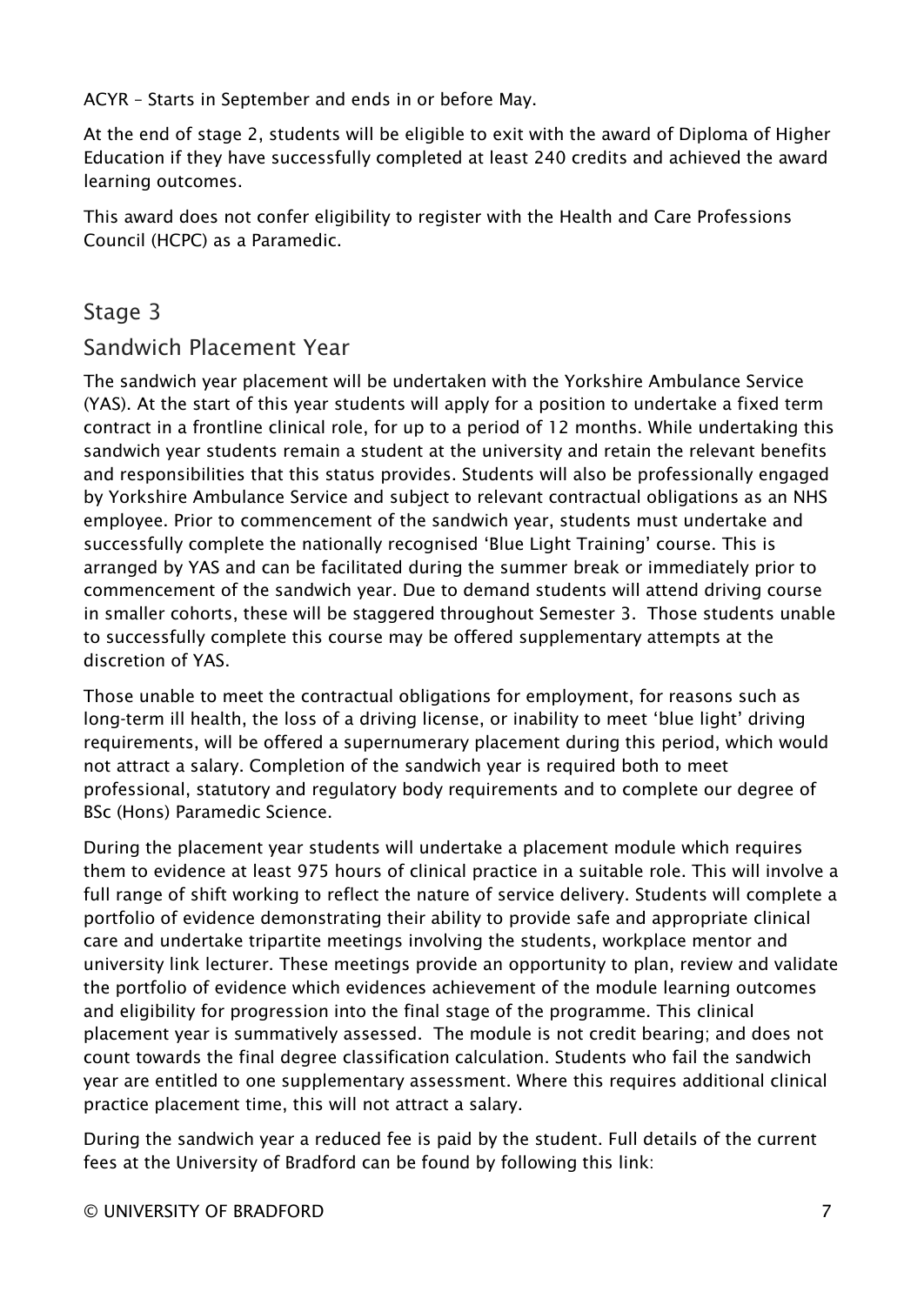<http://www.bradford.ac.uk/fees-and-financial-support/index.php>

This programme currently provides no option for students to undertake a work placement or period of study abroad.

| <b>FHEQ</b><br>Level | Module Title                            | $T$ ype | Credits | Semester (s) | Module Code |
|----------------------|-----------------------------------------|---------|---------|--------------|-------------|
|                      | Paramedic Professional<br>Sandwich Year | Core    |         | <b>FLYR</b>  | PRP5015-Z   |

FLYR – This code denotes that the teaching period for the module. The code normally covers the period September to (or before) August, in the case of the Paramedic Professional Sandwich Year module, this will usually commence in July.

On successful completion of PRP5015-Z Placement, students will be eligible for the award of University Diploma in Professional Studies.

#### Stage 4/Level 6

The emphasis at this level is on independent learning. Within the 'Integrating Paramedic Science and Practice' module students will draw on learning from previous academic work and the sandwich year experiences. Students will be able to critically reflect on the underlying theories and concepts of human biology, pathophysiology, pharmacology, clinical science and public health which inform contemporary paramedic practice at a competency level commensurate with practitioners registered with the Health and Care Professions Council as paramedics. Students will undertake independent study that critically analyses and critically evaluates contemporary paramedic practice.

This module continues the emphasis on group work in both delivery and assessment. There will be optionality in the choice of topic to be explored. The School offers support for students on preparation for interview and employment with input from the University Careers Office. This is incorporated into the 'Integrating Paramedic Science and Practice' module and prepares students for employability. Modules in the final stage of the programme are listed below, some of which have been developed in line with the College of Paramedics 'Paramedic Career Framework 3rd Edition' (2015) helping students to prepare for the workplace and offering a level of specialisation which will provide realistic opportunities for rapid career progression.

Work Based Learning placements during this stage of study is allocated within the modules Integrating Paramedic Science and Practice and the Physical Assessment and Clinical Decision-Making Skills module. These placements may involve a full range of shift working to reflect the nature of service delivery. Depending on the availability of placements there may be an element of optionality in the placement area to support the specialist nature of practice.

By the end of this level students will be able to demonstrate that they meet all programme learning outcomes through successful completion of academic work and practice modules. Students will utilise the full range of clinical, interpersonal, team-working and reflective skills to the standard required of a newly qualified paramedic. Students will be eligible for the award of BSc (Hons) Paramedic Science and eligible to apply for registration with the Health and Care Professions Council (HCPC) as a Paramedic.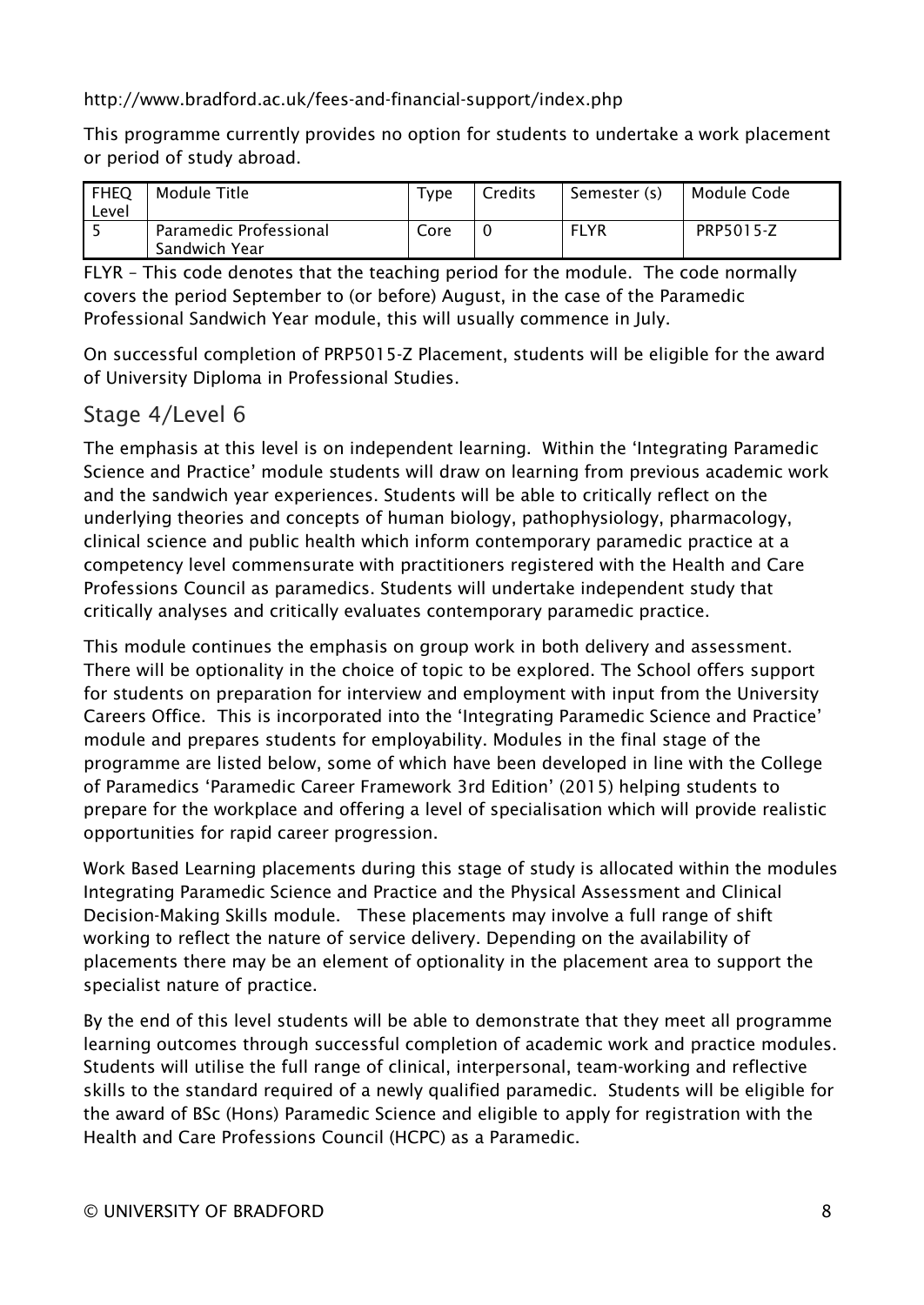| <b>FHEQ</b><br>Level | Module Title                                                                             | <b>Type</b> | <b>Credits</b> | Semester<br>(s) | Module Code |
|----------------------|------------------------------------------------------------------------------------------|-------------|----------------|-----------------|-------------|
| 6                    | Integrating Paramedic Science and<br>Practice                                            | Core        | 60             | <b>ACYR</b>     | PRP6023-E   |
| 6                    | Physical Assessment and Clinical<br>Decision-Making Skills                               | Core        | 30             |                 | NUR6039-C   |
| 6                    | Applied Pathophysiology and<br>Pharmacology in Acute and Long-<br><b>Term Conditions</b> | Core        | 30             |                 | NUR6022-C   |

ACYR – Starts in September and ends in or before May.

Students will be eligible for the award of Honours Degree of Bachelor if they have successfully completed at least 360 credits and achieved the award learning outcomes.

This award confers eligibility to apply for registration with the Health and Care Professions Council (HCPC) as a Paramedic.

A student prevented by illness or other good cause from taking either the whole or part of the assessments required for the final Stage of a course of study may thereupon be treated by the Senate, on the recommendation of the Faculty Board and subject to such conditions as are prescribed in the Regulations, as a successful student in those assessments and be granted an Aegrotat award. This award is the BSc Ambulance Care.

This Aegrotat award does not confer eligibility to register with the Health and Care Professions Council (HCPC) as a Paramedic.

#### Programme and placement overview

As partners with the University of Bradford, some elements of the programme are taught by Yorkshire Ambulance Service staff. All external teaching staff are quality assured according to the University's standards for learning and teaching excellence.

Clinical practice placement may be divided into two distinct categories:

- Ambulance Placement: this is undertaken exclusively on ambulance service emergency response vehicles.
- Non-Ambulance placement: undertaken at a range of sites which may include ambulance service communications or non-emergency transport teams and other specialist clinical areas, such as A&E units, maternity units, hospital theatres, coronary care units, as well as a range of primary care areas, such as nursing homes, minor injury units and community mental health teams.

During the course of the programme clinical practice placement is divided to ensure that at least 60% of clinical practice placement undertaken is 'Ambulance Placement'.

## Learning and Teaching Strategy

The programme is informed by the principles of the University Curriculum Framework and the values of the Faculty of Health Studies which are for teaching and learning to be: Reflective, Adaptable, Inclusive, Supportive, Ethical and Sustainable. The primary educational approach leads up to embedding Team Based Learning (TBL) in Year 2. These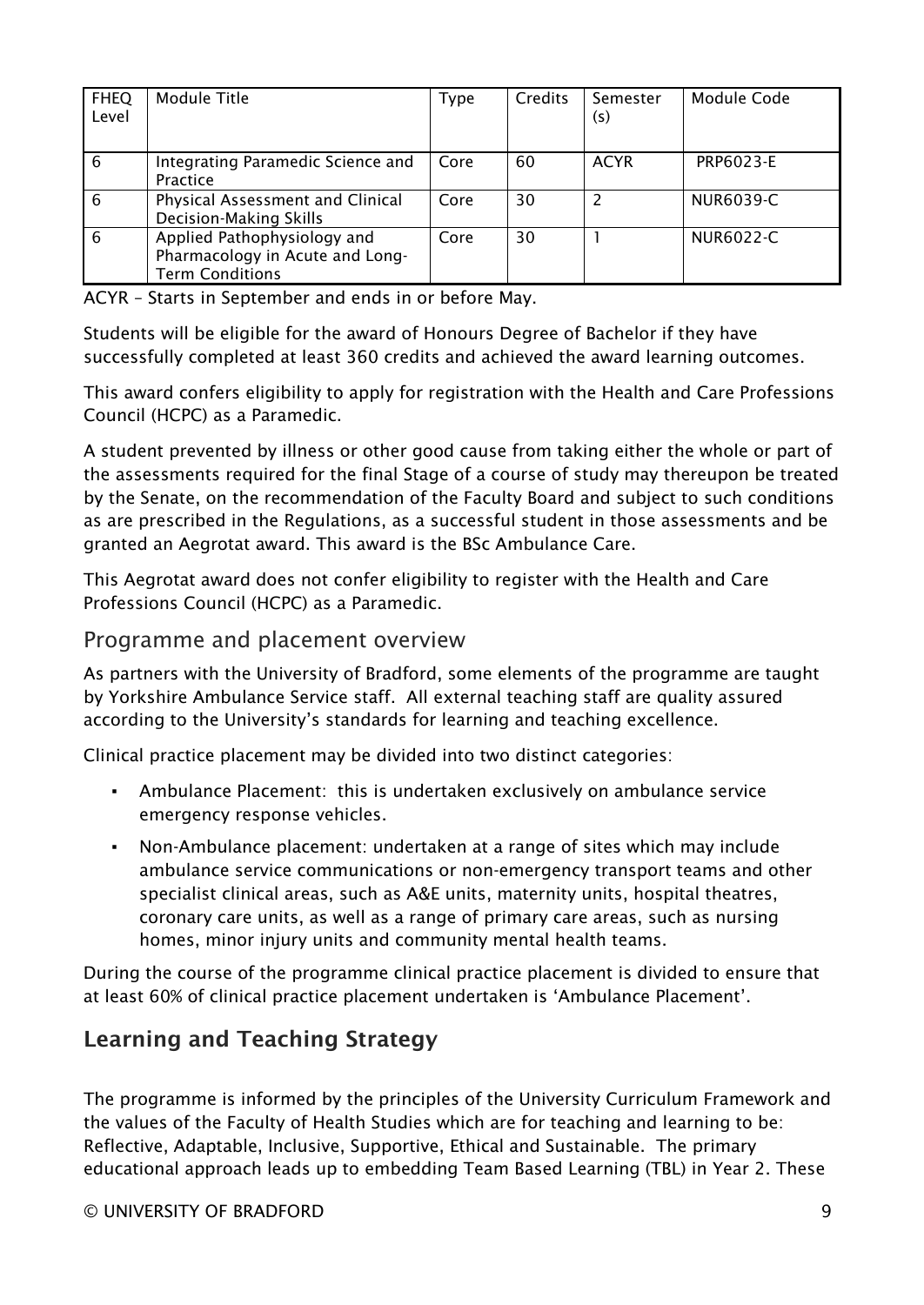methodologies place emphasis on the development of lifelong skills for learning and require students to take a central and proactive role in their education. The students' programme of study will expose them to a range of different research informed learning, teaching and assessment strategies required to achieve the learning outcomes and students will be expected to take responsibility for their own learning.

Teaching methodologies may include:

- Facilitated seminars and group discussion: where learning will be through the interpretation and critical application of information and group learning.
- Lectures: to a group of students where research informed information will be presented and discussed whilst informed by the core values.
- Tutorial: where a small group of students reflect and discuss issues related to their learning.
- Use of Web based virtual learning environments: such as Canvas in the university. This enables access to information and to interact with other students undertaking group work.
- Self-Directed learning: Where students are expected to develop their own learning by identifying areas of interest and areas in which knowledge needs to be developed.
- Clinical practice placement: Where students will learn whilst under the supervision of clinical practitioners.
- Sandwich year clinical practice placement: Where students will apply and consolidate learning as a professional member of the clinical team.

Practical teaching and clinical practice still form the basis of much of the programme. Wherever clinical placement hours are lost, they are replaced by guided skills learning undertaken on campus at the programme's clinical skills teaching facility.

A detailed timetable covering where and when clinical skills teaching occurs will be provided to all students upon enrolment.

There is also a strong emphasis on work-based learning in the practice setting to promote the application of theory to practice and the development of clinical reasoning skills. Professional practice or work-based learning runs throughout the programme and meets the regulatory body requirements for practice placements in paramedic programmes. This forms an integral part of the learning process and is vital to academic, personal, and professional development.

The programme is structured in a format that allows students to build profession specific background knowledge and skills during years one and two with the emphasis moving towards problem solving and reasoning skills ready for professional practice during the sandwich year placement and for autonomous practice by the end of the programme. By the time students undertake the first work-based placement they will have the basic skills and knowledge which will allow application of the principles of ambulance care.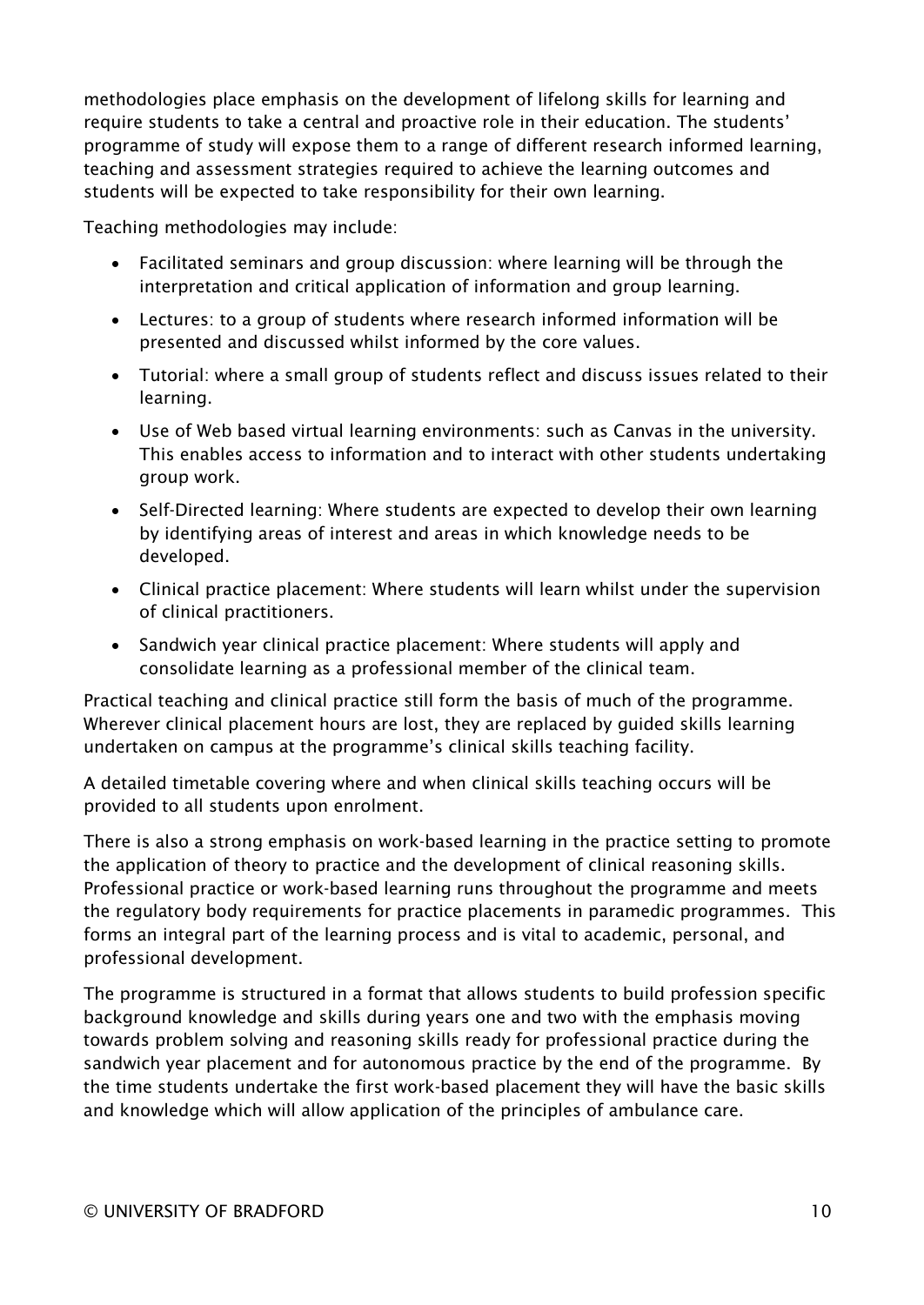### Inter-professional education:

Undergraduate Inter-professional Learning Outcomes have been developed and are integrated into modules across all programmes in the Faculty.

"Inter-Professional Education occurs when two or more professions learn with, from and about each other to improve collaboration and the quality of care" (Centre for the Advancement of Interprofessional Education 2002).

The Faculty works closely with practice partners and recognises the implications of recent national policies which require future health and social care workforces to work across professional boundaries, within a framework of core knowledge and core values (Francis 2013, Higher Education England 2015). The Faculty Strategy for Inter-Professional Education across all levels of study is to provide the best possible opportunities for students to become professional, safe practitioners in a changing and challenging world. Students will work and study with other health students from the faculty, in shared teaching and workshops. On placement students will additionally work with nonprofessional groups. This will equip students for communicating and collaborating across professional boundaries in order to contribute to safer systems of care and provide holistic person centred care in all practice settings; as well as providing advanced knowledge of human factors theories that will enable them to identify the relationship between human behaviour, system design and safety that is becoming increasingly influential in helping us understand the causation of errors, accidents and failures in health care systems. Students will reflect on experiences and propose where current clinical practice may be improved.

### Assessment Strategy

The Paramedic Science programme uses a diverse range of assessment strategies that reflect the diversity of the student population, accommodating different learning styles. This varied approach seeks to facilitate the success of all students and the all-round development of a competent clinical practitioner and graduate who can meet the learning outcomes for the programme. The assessment load is spread evenly across each year and programme. Assessment methodologies may include:

- 1. Written essay
- 2. Reflective Case study
- 3. Multiple Choice Question examination
- 4. Extended Matched Questions examination
- 5. Seminar or poster presentation
- 6. Objective Structured Clinical Examination (OSCE)
- 7. Written project report
- 8. Completion of a Dissertation
- 9. Completion of a portfolio of skills
- 10. Team Based Learning assessment including:

© UNIVERSITY OF BRADFORD 11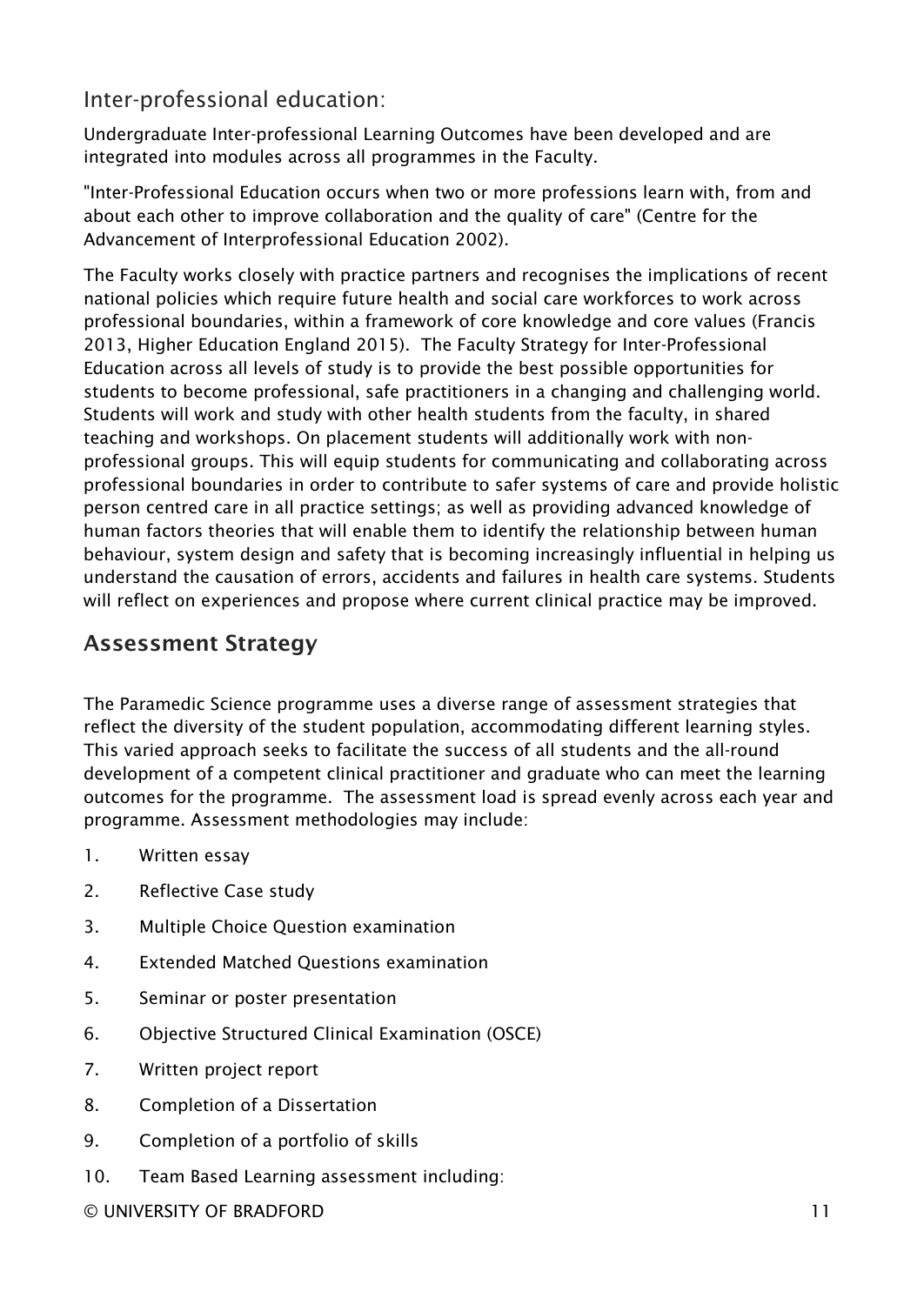- **Individual Readiness Assurance Tests (iRAT)**
- **Team Readiness Assurance Tests (tRAT)**
- Teamwork evaluation (Peer evaluation)
- 11. Contemporaneous Skills Assessment.

Students will be provided with a personal academic tutor who will support learning throughout the programme and offer guidance and feedback on academic work and development. There will be opportunities for formative feedback to help students in the presentation of work for assessment. The programme includes continuous assessment with a particular focus on competencies and the core academic skills. Students will be expected to keep a portfolio of learning. This will help students to better plan for and engage with taught elements of the programme. Competence based clinical skills are essential components of professional practice and will help the students prepare for all 'Paramedic Professional Practice' modules. They are assessed on a pass/fail basis and contribute to the overall module mark.

Assessment in the University aims to promote and develop reasoned professional knowledge and skills and will reflect the requirements and expectations of the practice setting. Assessment strategies are designed to mirror the clinical environment. For example, the use of Objective Structured Clinical Examinations (OSCE) tests the ability to undertake clinical skills as well as evidence clinical reasoning and decision making, as they would in the clinical setting.

There will be identified opportunities for formative feedback in all modules to assess students' progress prior to final achievement of modular outcomes.

The assessment strategy for clinical placements has been developed collaboratively with the Yorkshire Ambulance Service. There is an assessment tool, which offers as robust an assessment as is possible in the clinical environment; with standardised learning outcomes across the domains being tested. In addition to the paperwork for the Bradford programme, students will be required to pass the element for professional conduct. This is a programme requirement. Any student who has exhibited behaviour not in keeping with Standards of Conduct, Performance and Ethics (Health & Care Professions Council, 2016) will fail the placement overall, even if they have achieved an average pass mark across the remaining domains being tested.

## Assessment Regulations

This Programme conforms to the standard University Assessment Regulations which are available at the link: https://www.bradford.ac.uk/regulations/

However, there are three exceptions to these regulations as listed below:

▪ Students undertaking the BSc (Hons) Paramedic Science must achieve at least a Pass and or 40.0% in all elements of assessment in all individual Stage 1, 2, 3 and 4 modules in order to progress on the programme and be eligible for award.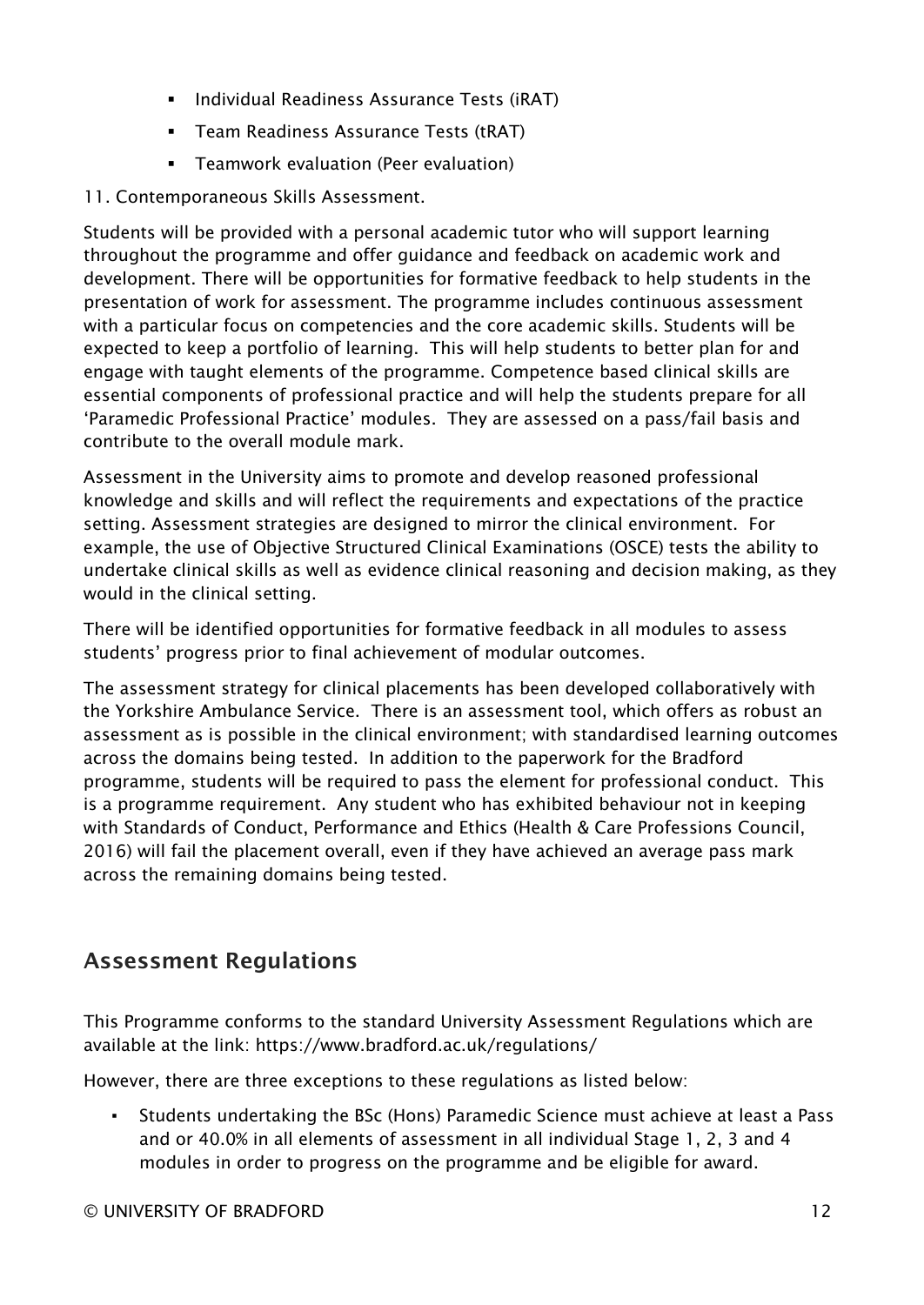- Students undertaking the BSc (Hons) Paramedic Science who may be considered for an Aegrotat award must only be eligible for the fall-back award of 'Ambulance Care'.
- Where a student fails the Blue Light Training module (PAS5004-Z) a further attempt (2nd attempt) will be offered at this discretion of the Yorkshire Ambulance Service. Students are not eligible for a further attempt as an automatic right.

#### Admission Requirements

The University welcomes applications from all potential students and most important in the decision to offer a place is our assessment of a candidates' potential to benefit from their science and of their ability to succeed on this particular programme. Consideration of applications will be based on a combination of formal academic qualifications and other relevant experience.

The minimum entry requirements for the programme are as follows:

Typical offer: ABB / 128 UCAS points

A levels:

▪ A Levels 128 UCAS tariff points (ABB) from 3 full A levels with at least one in a STEM science subject. (A level PE is not acceptable in place of a science)

BTEC Extended Diploma:

▪ DDM in a relevant Health or Science subject.

Plus minimum of:

▪ 5 GCSEs at grade 4 or above (previously Grade C), including GCSE English Language and Maths (note: GCSE English Language and Maths equivalences will not be accepted) and a science subject.

Applicants on Access Programmes:

- An Access to Higher Education Diploma in Health Professions or Science, to include 30 Level 3 credits at Distinction (including 15 credits in a science subject) and 15 Level 3 credits at Merit.
- Those studying Access to HE Diplomas are required only to have GCSE grade C or above in English Language and Maths

Students with a non-traditional education background are considered with a range of qualifications, even if they do not fulfil the above criteria provided that there is evidence of successful level 3 study in a relevant subject within the last 5 years. Applicants with level 4 (or above) qualifications will be considered on a case-by-case basis.

#### Additional entry requirements:

In addition to academic entry requirements candidates must also demonstrate an understanding of the diverse nature of paramedic practice. This may be demonstrated through research into the profession via the internet, publications, or appropriate work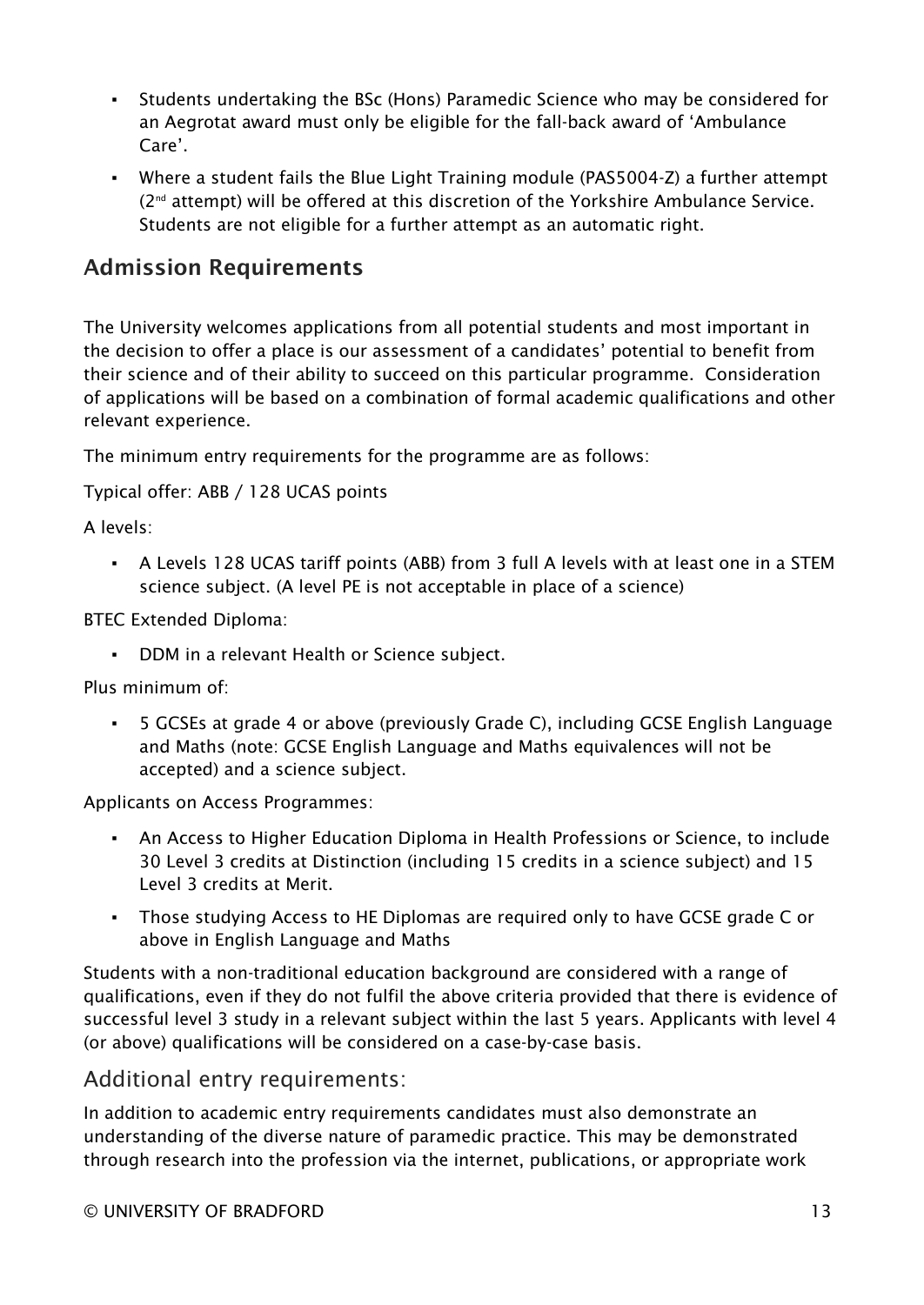experience. As part of the selection process, we interview short-listed candidates prior to making offers. Offers are only made after detailed consideration of each individual application and subsequent interview. Interview will give the applicants the opportunity to discuss and demonstrate values related to the NHS Constitution.

In addition to meeting the academic entrance requirements all places are offered subject to satisfactory occupational health screening. This will involve completing an on-line occupational health questionnaire and possible attendance at a medical appointment. There is also a physical capability assessment requirement for employment with Yorkshire Ambulance Service. This assessment could be discussed at interview and physical capability assessment may be a requirement of entry to the sandwich year.

The offer of a place is also subject to a satisfactory enhanced Disclosure and Barring Service (DBS) check. These are to ensure students' the requirements of the School's Learning and Development agreement with Health Education England, Yorkshire, and Humber for protection of the public.

Where issues are identified during application in the DBS or occupational health assessment the results will be notified to the applicant with the case being referred to a multi-professional panel for consideration.

#### Driving License requirements:

All Applicants require a full, clean UK driving license with at least provisional C1 entitlement at point of entry onto the programme. Licenses with any endorsements will not be accepted. All students will be required to pass the C1 test prior to enrolment on to year 2 of the programme. Without this qualification they will be unable to progress further on the programme. Applicants should be aware that it is their responsibility to maintain a full, clean UK driving license throughout the duration of the programme and that failure to do so may prevent them from completing the sandwich year and therefore they may be unable to progress further on the programme.

All students are reminded that the ability to progress onto the sandwich year is ABSOLUTELY contingent upon having the appropriate licence. All are reminded that it is the students' own responsibility to achieve the appropriate licence and that this should be done before entry into year two of the programme.

English language requirements:

▪ Minimum IELTS at 6.5 or the equivalent with a minimum of 6.0 in each sub-test.

To apply to be admitted to the HCPC register, students' must be able to communicate to the standard of Level 7 of the IELTS (or equivalent) with no element less than 6.5. One of the programme aims is to ensure that students' meet the requirements of the Health and Care Professions Council (HCPC) for eligibility to register as a Paramedic. As such the named award is linked to eligibility to apply for registration with the HCPC; we cannot therefore grant the named award unless students' meet this requirement. Students' may be asked therefore, to provide evidence of English language proficiency (this may include undertaking further testing via IELTS). Failure to meet this programme aim will result in the fall-back award being conferred.

The UCAS tariff applicable may vary and is published here:

© UNIVERSITY OF BRADFORD 14